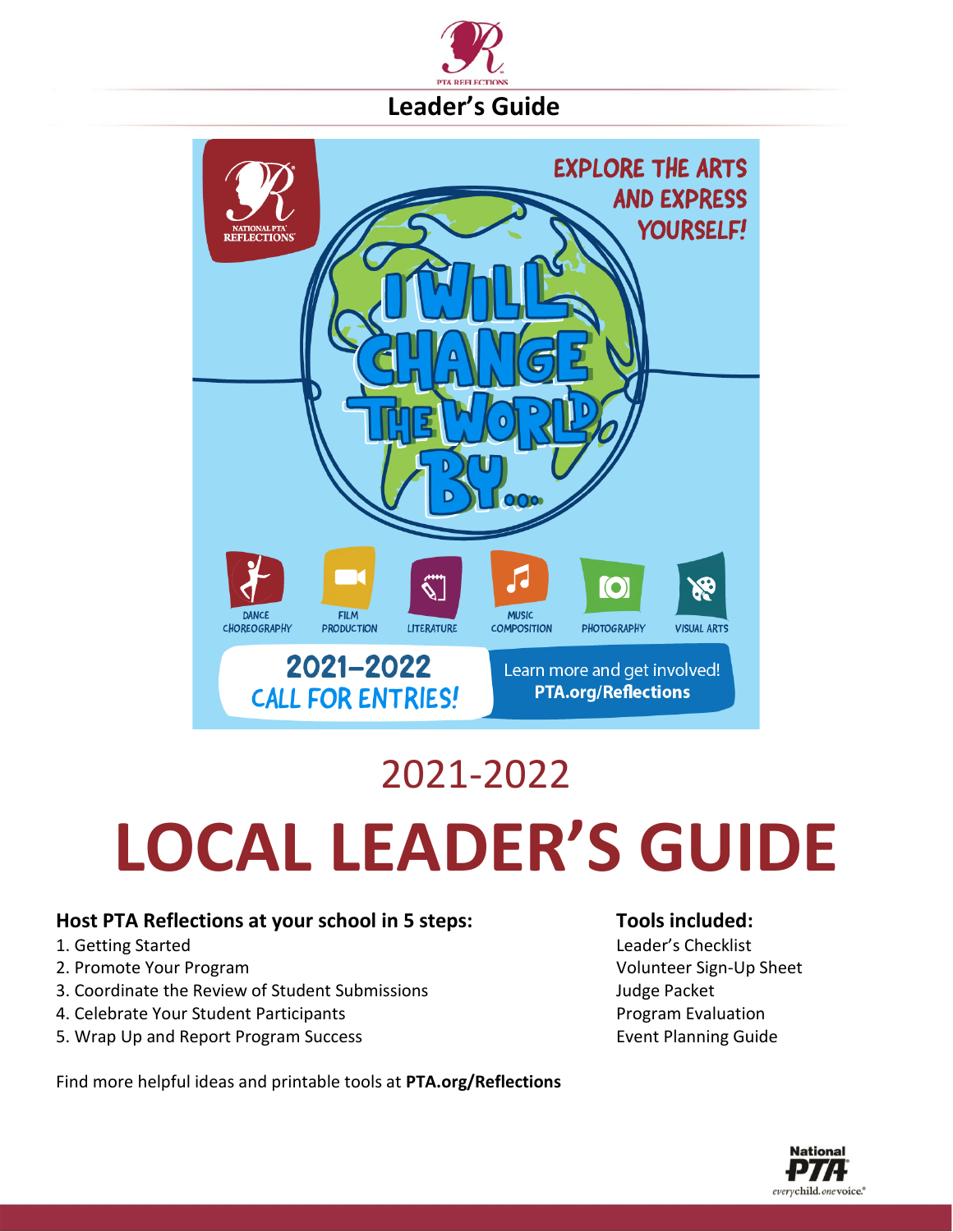

### **1. Getting Started**

**Register Your Program at [PTA.org/Reflections](https://www.pta.org/home/programs/reflections)** and let us know you are participating in the 2021-2022 Reflections program year *I Will Change the World By....*

The Reflections program is largely managed on the state-level. Coordinate with your State PTA to **gather program materials, deadlines and instructions from your [state PTA](https://www.pta.org/home/programs/reflections/reflections-state-programs)**.

**Understand available arts categories and divisions.** All student entrants must follow official guidelines and arts category submission requirements, including a signed entry form *(Please note: National PTA will accept typed signatures).* Review the special artist division rules to learn more about opportunities for students with disabilities.

- **Offer 1 or more arts category**: dance choreography, film production, literature, music composition, photography and visual arts. Students may enter in one or more arts categories.
- **Offer 1 or more division:** Primary: Preschool-Grade 2, Intermediate: Grades 3-5, Middle School: Grades 6- 8, High School: Grades 9-12, Special Artist: All grades.

**Recruit a committee of 4-6 parent and teacher volunteers.** Volunteers will enrich the program by bringing a variety of ideas, talents and skills; and they will make your job much easier and more enjoyable by ensuring that program tasks don't fall on your shoulders alone. Assigning project leaders and dividing tasks will save time and energy. Use the **volunteer sign-up sheet** to help recruit volunteers with specific skills/interests.

**Recruit a team of 6 or more arts experts to review student submissions.** Inviting professionals in the arts community to participate as reviewers will increase the credibility of your program and exposure for PTA. All reviewers must have a working knowledge of their assigned arts area. Use the **[program flier](https://www.pta.org/docs/default-source/files/programs/reflections/reflections-2019-2020/reflections_flyer_spa-eng.pdf)** to help introduce Reflections to local arts professionals.

**TIP:** It may take up to 5 min. to review dance, film, music and writing submissions whereas photography and visual arts may take only 2 min. Be mindful of your reviewer's time and recruit additional judges for each category where needed.

Visit **[PTA.org/Reflections/](https://www.pta.org/home/programs/reflections/startyourprogram)StartYourProgram** and review the Reflections Leader webinar. You'll become a Reflections expert in no time.

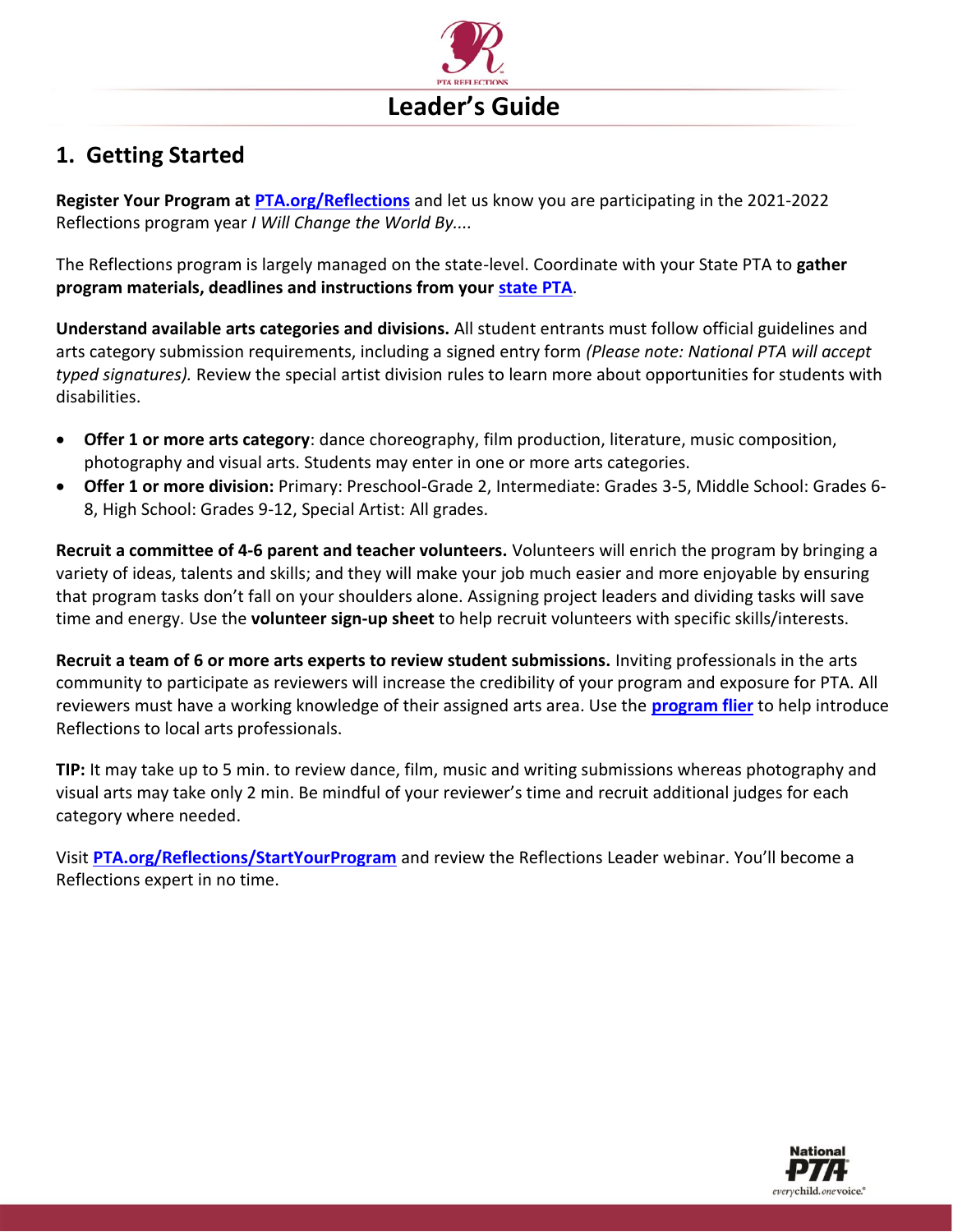

### **2. Promote Your Program**

**Download materials for students:** Visit your state PTA website to download and distribute student materials including **official guidelines** and **entry form.** Please review your state's official rules and ensure your PTA/PTSA is in "good standing" status of affiliation with your state PTA. It is the responsibility of the state and local PTA/PTSA to determine each student's eligibility in the National PTA Reflections program.

**Tips for Program Promotion:** Our goal is to encourage all students to participate in the arts through PTA Reflections. Take time to introduce the program to families and school personnel.

• **Sample Announcement:** Do you enjoy art, music and dance or have an interest in writing, producing films and taking photos? Then join us and have fun unleashing your inner artist with PTA Reflections! This year's theme, "*I Will Change the World By...*," calls for your own unique interpretation through the arts. Pick up submission guidelines and an entry form today from <INSERT NAME/ROOM> and return by <INSERT DUE DATE>. For inspiration, visit the Reflections virtual art gallery and learn more about prizes and scholarships at [PTA.org/Reflections/Awards.](https://www.pta.org/home/programs/reflections/artgallery)

Consider the following ideas:

- Send program fliers home to parents.
- Post your call for entries on school and/or PTA website and social media as well as newsletters, blogs and bulletin boards.
- Ask student leaders to hang **posters** in visible locations and encourage their peers over morning announcements. Willing students might be found in classes, programs and afterschool clubs that involve the creative, literary, media and performing arts.
- Host a PTA table or student arts showcase at schoolwide assemblies and back to school nights. Have fliers, participation guidelines and entry forms available.
- Request time at a staff meeting to present the Reflections program to teachers. Gather ideas on how they might encourage their class to participate. Ask how this year's theme might be linked to curriculum and other learning objectives.
- **National Arts in Education Week (Sept. 12 –18, 2021)** is the perfect time to announce the program's theme: **I Will Change the World By...**. and promote your program with kick-off activities (e.g., Arts Learning events, giveaways). Share your program kick-off activities using **#PTAReflections** and **#ArtsEdWeek** on social media.
- During **National Arts and Humanities Month (October)** offer time, space and materials for students to participate in the arts. Share your support of family arts events, student clubs and visiting artists using **#PTAReflections** and **#ShowYourArt.**

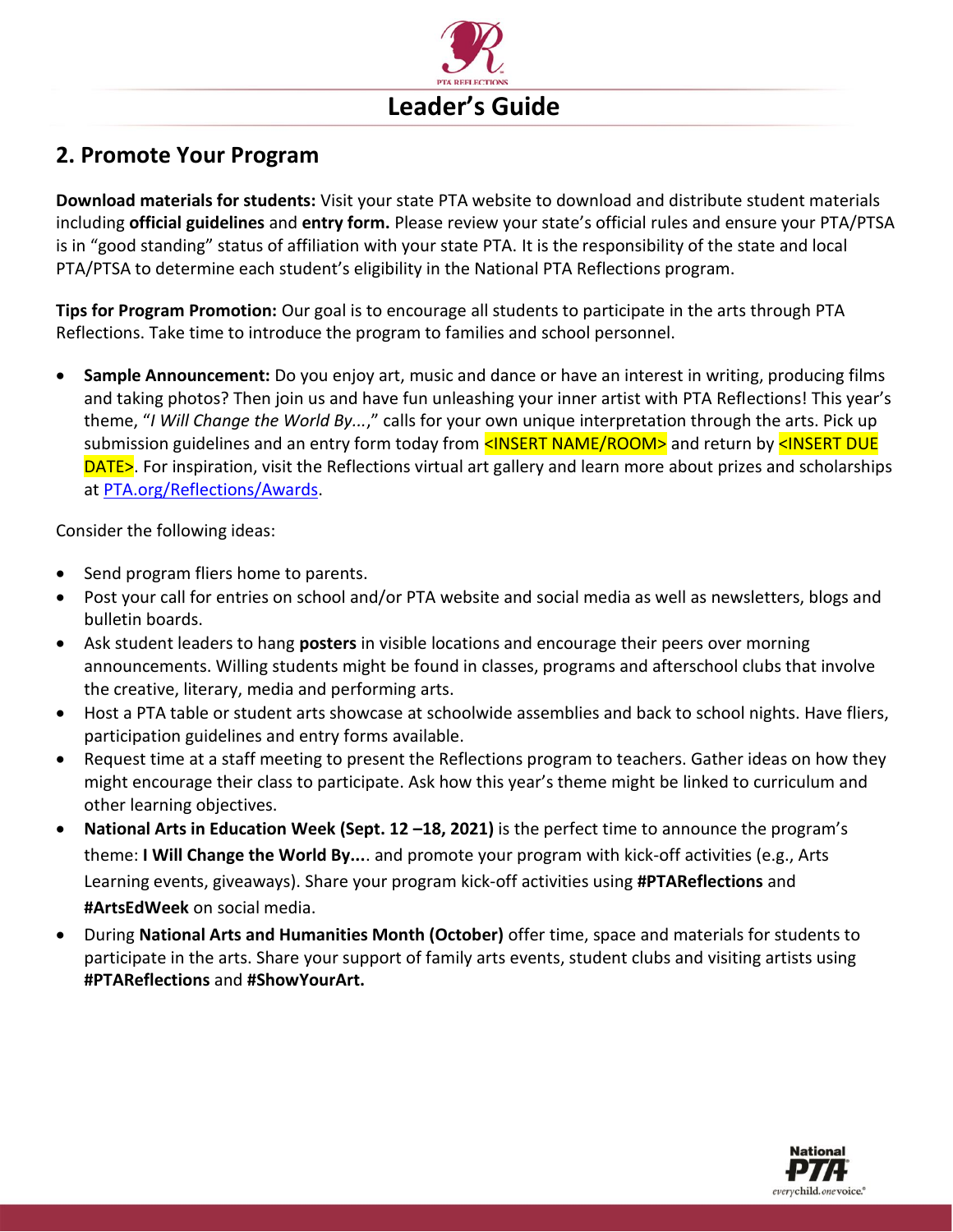

### **3. Coordinate the Review of Student Submissions**

The task of reviewing student entries involves collecting and qualifying submissions as well as providing direction for your team of volunteer reviewers.

**Qualifying Submissions:** Submissions are reviewed by arts category and division. Save time by collecting submissions by classroom. Ask your committee to scan and flag incomplete entry forms and submissions that do not follow program guidelines and submission requirements.

**Reviewing Submissions:** Give each of your volunteer judges a **welcome letter**, **instructions**, **rubric** and **score card.** Provide reviewers with the student's work, as well as the title and artist statement for each of their assigned entries. The title and artist statement will help your reviewers understand each student's inspiration for their work and how it relates to the theme.

**Review Criteria:** The program theme and review criteria are what make Reflections stand out among other arts contests. It's important for reviewers to notice that "interpretation of the theme" is weighed more heavily than the other considerations. A well-developed concept is more important than technique. Entries should be judged primarily on how well the student uses his or her artistic vision to portray the theme, rather than their technical skill or creative process.

Have judges record their points for each student work on the score card. Add together the points from each judge and rank the artwork accordingly. If two entries are tied, the entry with the higher score for interpretation of theme receives more recognition.

**TIP:** Ask arts teachers to help you identify working professionals in your local arts community. Consider local arts agencies, arts and cultural organizations, colleges, community leaders, and prominent artists.

**TIP:** Set your local PTA submission deadline approximately one month before submissions are due to the next round. This will allow ample time for organizing, qualifying and scoring submissions, as well as preparing winners for the next round.

**TIP:** Conduct "blind judging"—where reviewers do not see student info. Consider both online and in-person review session ideas:

- **To host an online review session:** Assign numbers to each submission and provide reviewers with a list of submission titles and artist statements by assigned number. Share digital copies of student works using CDs, USB drives or cloud based file sharing platforms).
- **To host an in-person review session.** Display works on tables around the room. Tri-fold the student entry form to show only the judging information section. Place the title of work and artist statement in front of the student's work. Instruct reviewers to rotate around the room and score each entry.

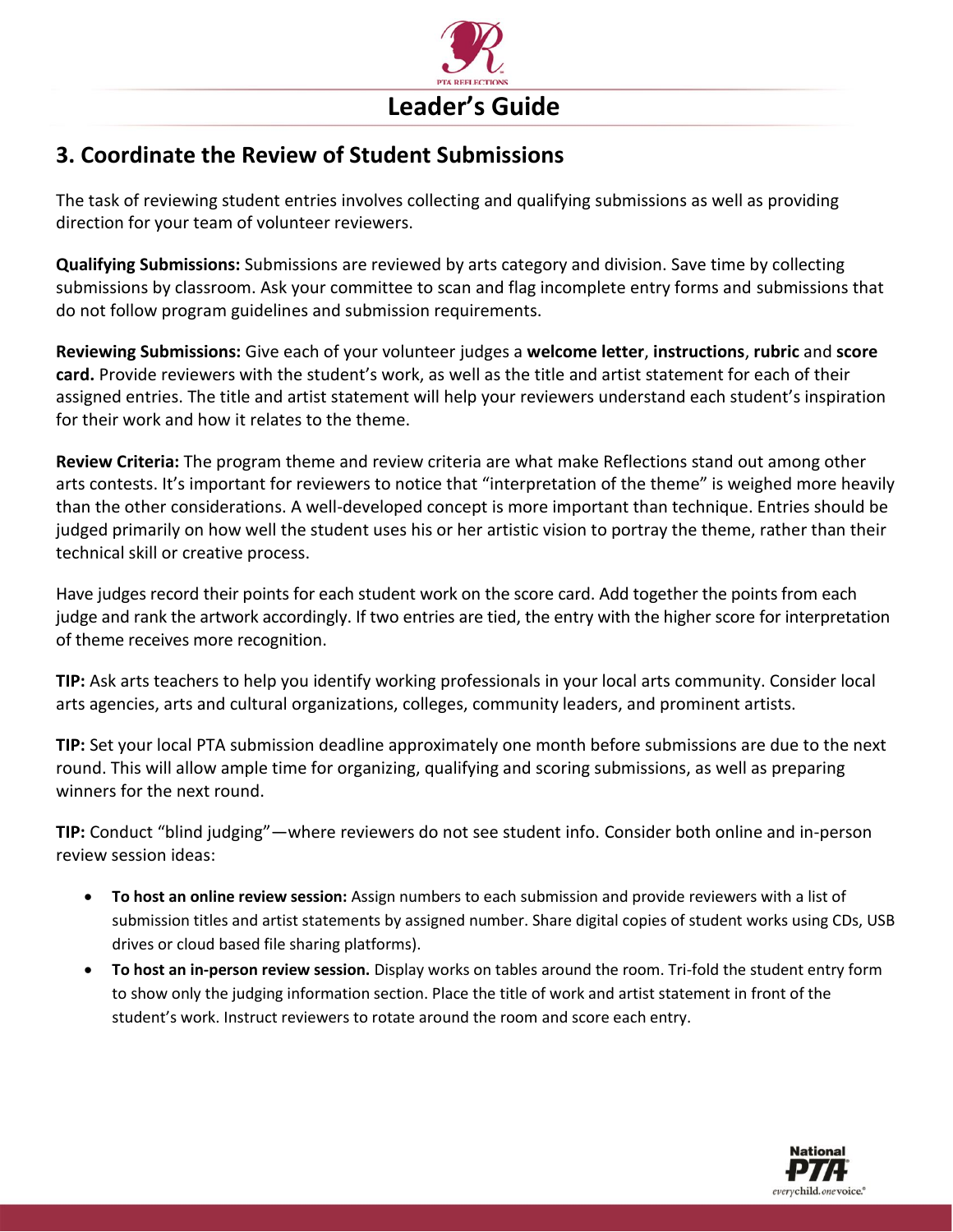

### **4. Celebrate Your Student Participants**

**Assign Awards:** By student's division and arts category, assign awards based on your rankings. Recommended award levels include: Award of Excellence; Award of Merit; Honorable Mention and Participant. Your region/state program leader will offer additional guidance regarding number of awards and/or number of submissions that may advance to the next level.

You may choose to publicly recognize volunteer reviewers to inspire students and raise the credibility of your program. However, if a question is raised about the status or score of an entry, it is the responsibility of the PTA Reflections Committee to address it. Under no conditions may a reviewer be contacted and/or respond to disputes regarding the status and score of an entry.

**Celebrate Student Achievement:** Recognizing your students' participation and accomplishments will help your PTA create family memories that will last a lifetime. You will grow students' confidence by hosting opportunities for family members, school personnel and community leaders to value their artistic skills, creative vision and unique interpretation on the theme.

There are many ways to announce winners, distribute awards and showcase works for the whole school and community to enjoy. Consider the following ideas for recognizing student participation and achievement:

- o Announce winners on PTA/school website and in newsletters and social media
- o Award certificates, ribbons or prizes donated by local businesses.
- $\circ$  Showcase student works at PTA and school board meetings and display student works throughout school and community venues (e.g. school lobby, community library, arts center).

**Opportunity for State and National Recognition:** Provide your students with an opportunity to share their work across the state and nation. PTA Reflections is a multi-layered program offering local, district/council/region, state and national levels of recognition. PTAs are encouraged to advance their finalists to the next available round. For more details and instructions, please contact your **[state PTA](https://www.pta.org/home/programs/reflections/reflections-state-programs)** or the program leader of the next available level.

**TIP:** Host a PTA welcome table to distribute arts education resources and recruit new PTA members.

**TIP:** Invite school leaders, policy makers and community leaders to celebration events to meet families and learn more about PTA's support for a complete education that includes the arts.

To help you plan, visit PTA.org/Reflections for an event planning guide, template certificate and other celebration tools.

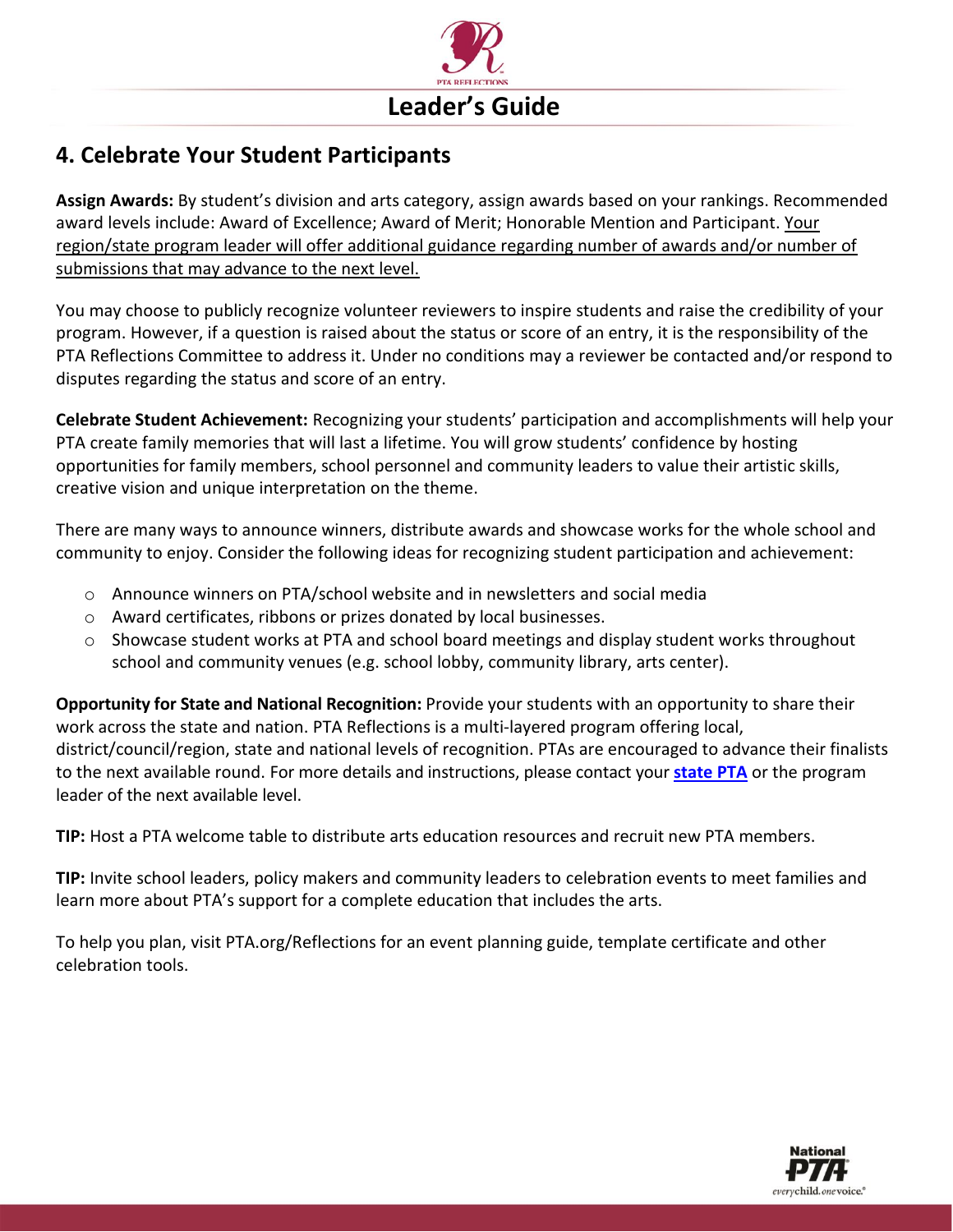

### **5. Wrap Up and Report Program Success**

**Recognize Partners and Volunteers:** After your Reflections program concludes for the year, one of the most important tasks is to thank those who helped make it a success. Use the **Thank you letter** at [PTA.org/Reflections/StartYourProgram](https://www.pta.org/home/programs/reflections/startyourprogram) to thank student and parent leaders, school personnel, submission reviewers and community businesses for their support.

**Return Student Works:** Return non-advancing works immediately following judging and/or exhibition and no later than the last day of the school year. Electronic submissions (video, music, pdf., and digital photos) are typically not returned. Please be sensitive to secondary students needing their artwork for college admission. If student artwork advances, it will be returned according to state and/or national polices.

**Meet with your Reflections Committee** and other team members to reflect on the program, gather feedback and document successes and areas needing improvement. Sharing this information with next year's team will provide a smooth transition from one Reflections Chair to the next.

**Share Your Success:** After your program concludes, please share program success with your state and National PTA. Your feedback is important to us and we look forward to improving Reflections for future students.

We also encourage you to share your success with your PTA board and school administrator. Visibility of award announcements, attendance at your event and personal quotes from families and community partners will help capture your program's reach and impact as well as your PTA's ability to support student success, engage families and build community partnerships.

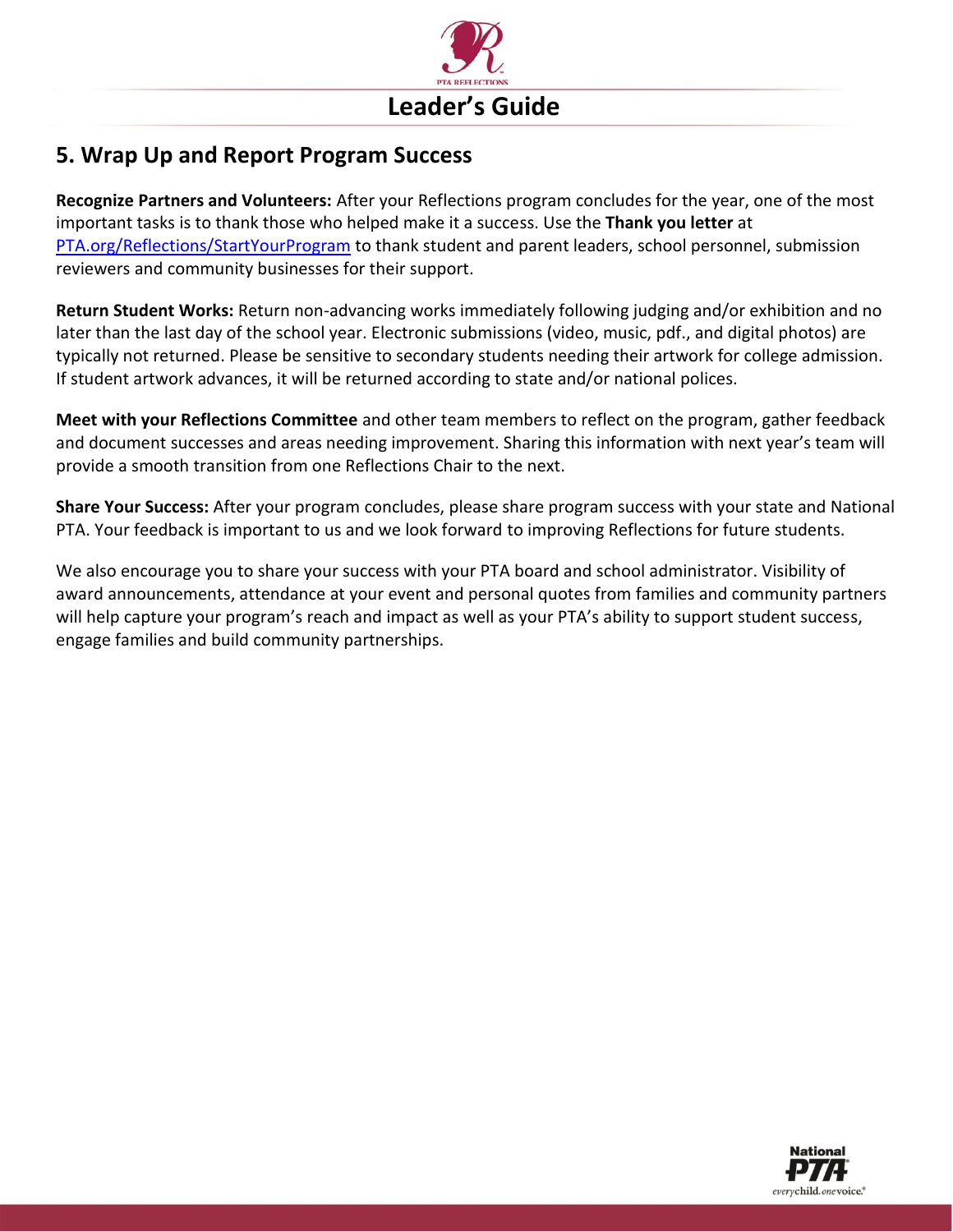

## **Leader's Guide**

### **Leader's Checklist**

#### **Step 1. Getting Started**

- $\Box$  Enroll in the national program at [PTA.org/Reflections.](http://www.pta.org/reflections)
- □ Visit your [state's Reflections website](https://www.pta.org/home/programs/reflections/startyourprogram#guidelines) to confirm student eligibility and gather important deadlines and materials.
- $\Box$  Determine which arts categories and grade divisions your PTA will offer. New program leaders may consider getting started with one or more arts category and division.
- $\Box$  Plan and budget for your awards, prizes and recognition activities.
- $\Box$  Recruit a committee to help you promote participation, coordinate judging and host events.
- $\Box$  Recruit experienced artists to review student works.
- $\Box$  Share your program plans with your PTA and school leaders.

#### **Step 2. Promote Your Program**

- $\Box$  Distribute program rules and entry forms to students and teachers.
- $\Box$  Promote your submission deadline and instructions on how to enter. Don't forget to include any available awards, scholarships and prizes!
- Use **#PTAReflections** to share how your school participates in Reflections during National Arts & Humanities Month this **October**.

#### **Step 3. Review Submissions**

- $\Box$  Collect and organize submissions by category and division.
- $\Box$  Qualify entries according to each arts category rules.
- $\Box$  Share judging materials and submissions with your volunteer judges.
- $\Box$  Collect scores from judges and rank submissions.
- $\Box$  Gather awards and prizes and prepare works for exhibition.

#### **Step 4. Celebrate Participants**

- $\Box$  Announce awardees to the whole school community.
- $\Box$  Host a Reflections Celebration Event to showcase student work and distribute certificates/awards.
- $\Box$  Offer state and national opportunities for student recognition by sending your finalists to the next judging round.

#### **Step 5. Wrap Up**

- $\Box$  Return non-advancing submissions to students.
- $\Box$  Recognize volunteers, community partners, and judges.
- $\square$  Evaluate your program to consider future improvements.

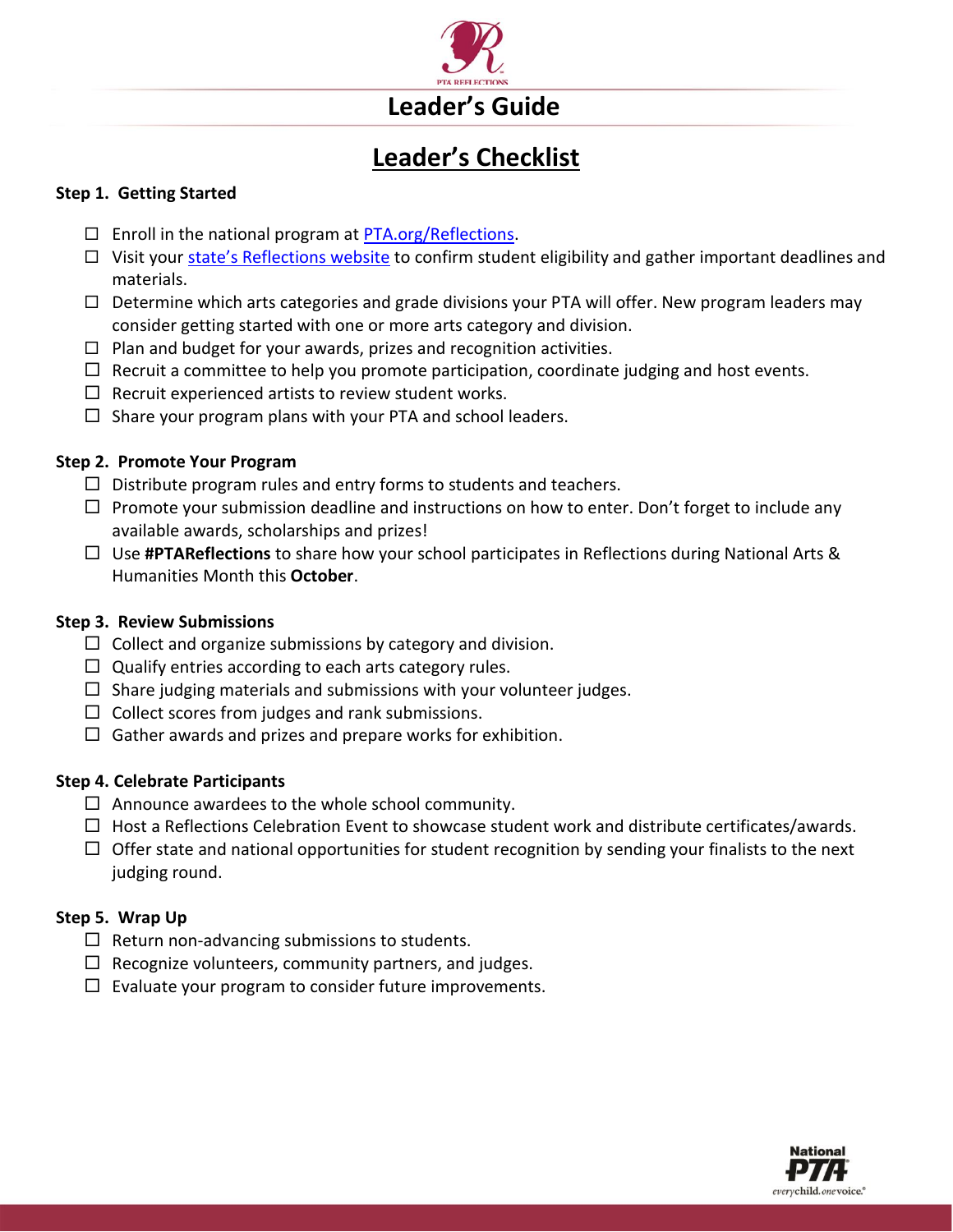

### **Volunteer Sign-Up**

### **Publicist**

To promote Reflections to school leaders and teachers, post fliers in school and around the community, share celebration event invitations with participating families, share announcements with local media outlets.

| <b>NAME</b> | <b>FMAIL</b>        | <b>DHONE</b> |
|-------------|---------------------|--------------|
| <b>NAME</b> | <b>EMAII</b><br>┒╻┖ | <b>DHONE</b> |

### **Judging Coordinator**

To recruit volunteer judges, organize artwork for judging, support judges and calculate their scores.

| <b>NAME</b> | <b>EMAIL</b> | <b>PHONE</b> |
|-------------|--------------|--------------|
| <b>NAME</b> | <b>FMAII</b> | <b>PHONE</b> |

### **Computer Wiz**

To organize student entry information for award announcements, printed programs, certificates/awards and provide a list of students advancing to the next round of judging.

| <b>NAME</b> | <b>FMAII</b> | <b>PHONE</b> |
|-------------|--------------|--------------|
| <b>NAME</b> | EMAIL        | <b>PHONE</b> |

### **Celebration Coordinator**

To exhibit artwork, prepare student awards and lead on site event activities (program, refreshments, decorations, etc.)

| <b>NAME</b> | EMAIL        | <b>PHONE</b> |
|-------------|--------------|--------------|
| <b>NAME</b> | <b>EMAIL</b> | <b>PHONE</b> |

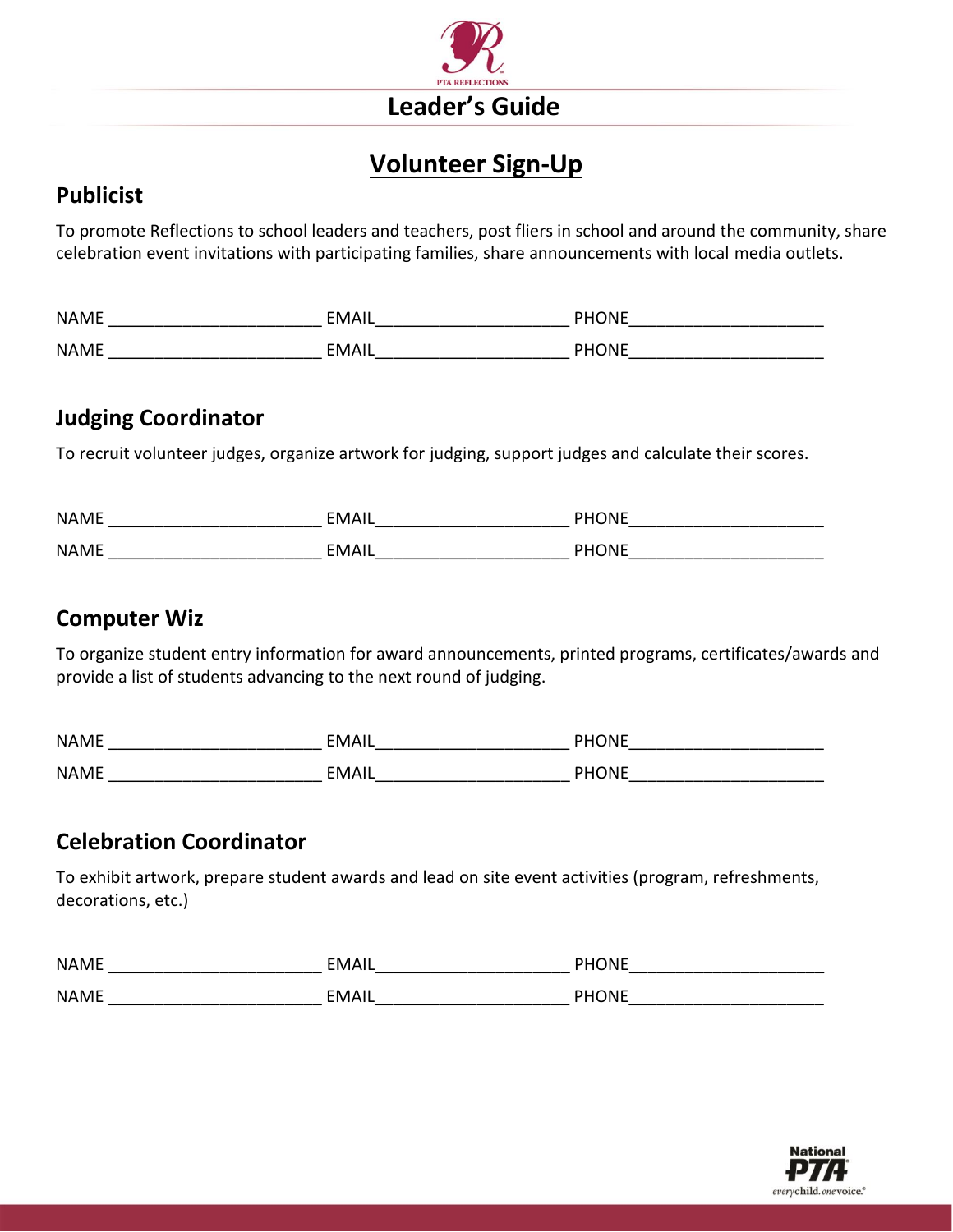

### **Judge Packet**

### **Welcome Reflections Judge!**

Thank you for supporting the artistic and cultural exploration of our students by serving as a volunteer reviewer for the PTA Reflections program! Your artistic expertise and enthusiasm contributes to the vibrancy and creativity of our school community. Before you begin, please familiarize yourself with the following criteria, theme and scoring materials.

**Criteria:** All PTA Reflections program entries are judged on three criteria:

- **1. Interpretation of Theme (40 pts.)**
- **2. Creativity (30 pts.)**
- **3. Technique (30 pts.)**

Notice how heavily "Interpretation of Theme" is weighted? This is what makes the National PTA Reflections Arts Program unique. A well-developed concept is more important than technique. **If two entries are tied, the entry with the higher score for interpretation of theme receives more recognition**. Use the provided rubric to keep your scores consistent.

**Theme:** Entries should be judged primarily on how well the student uses his or her artistic vision to portray the **2021-22 theme: "I Will Change the World By..."**

**Materials:** The following entry information will be provided to you during your review.

- **Title of Artwork** and student's **Artist Statement**: These may provide insight on the student's artistic style/genre and the materials the student used. Look for personal meaning and reflection on the theme to help you decide the student's *Interpretation of Theme* score.
- **Grade Division:** The student's division may provide insight on student's range of technical skill, ability and competencies displayed in their submission.
- **Additional Artwork Details:** If noted, artwork details will offer information related to cited material, submission size/length, etc.

Please record points for each entry on the provided score card. To flag questionable entries, contact your PTA Reflections Chair. After scoring your assigned entries, please turn in your scores to the PTA Reflections Chair.

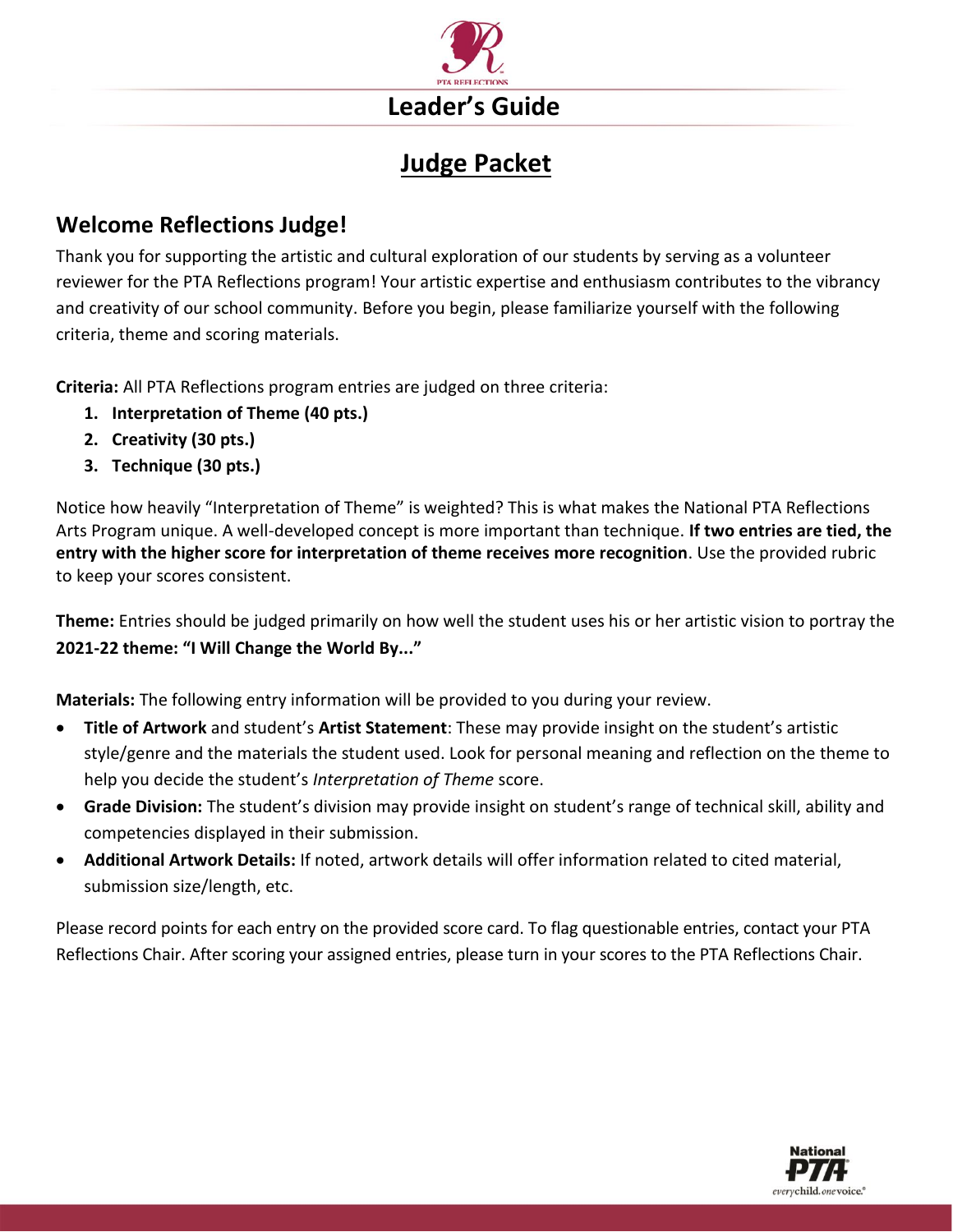

### **Judge Packet**

### **Score Card**

| Criteria / Level                                                                                           | <b>Beginning</b>                                                                                    | <b>Developing</b>                                                                                                              | <b>Proficient</b>                                                                        | <b>Accomplished</b>                                                                                                                                    | <b>Advanced</b>                                                                                                                                           |
|------------------------------------------------------------------------------------------------------------|-----------------------------------------------------------------------------------------------------|--------------------------------------------------------------------------------------------------------------------------------|------------------------------------------------------------------------------------------|--------------------------------------------------------------------------------------------------------------------------------------------------------|-----------------------------------------------------------------------------------------------------------------------------------------------------------|
| Interpretation                                                                                             | 1-8 pts.                                                                                            | 9-16 pts.                                                                                                                      | 17-24 pts.                                                                               | 25-32 pts.                                                                                                                                             | 33-40 pts.                                                                                                                                                |
| How closely the piece<br>relates to the theme,<br>based on the Work<br>itself and the artist<br>statement. | The<br>interpretation<br>lacks clarity and<br>does not<br>communicate<br>the student's<br>concept.  | The<br>interpretation<br>lacks clarity and<br>does not fully<br>communicate the<br>student's<br>concept based on<br>the theme. | The<br>interpretation<br>communicates<br>the student's<br>concept based<br>on the theme. | The<br>interpretation<br>clearly<br>communicates<br>the student's<br>concept based on<br>the theme but<br>lacks meaning,<br>purpose, and<br>integrity. | The<br>interpretation<br>clearly<br>communicates<br>the student's<br>whole concept<br>based on the<br>theme with<br>meaning,<br>purpose and<br>integrity. |
| <b>Creativity</b>                                                                                          | $1-6$ pts.                                                                                          | 7-12 pts.                                                                                                                      | 13-18 pts.                                                                               | 19-24 pts.                                                                                                                                             | 25-30 pts.                                                                                                                                                |
| How creative and<br>original the piece is in<br>its conception of the<br>theme and its<br>presentation.    | Work is<br>somewhat<br>original and<br>reflects the<br>theme using<br>very<br>conventional<br>ways. | Work is<br>somewhat<br>original and<br>reflects the<br>theme using<br>conventional<br>ways.                                    | Work is<br>original and<br>reflects the<br>theme using<br>conventional<br>ways.          | Work is primarily<br>original and<br>reflects the<br>theme using<br>imaginative<br>ways.                                                               | Work is highly<br>original and<br>reflects the<br>theme using un-<br>conventional,<br>interesting,<br>imaginative and<br>new ways.                        |
| <b>Technique</b>                                                                                           | 1-6 pts.                                                                                            | 7-12 pts.                                                                                                                      | 13-18 pts.                                                                               | 19-24 pts.                                                                                                                                             | 25-30 pts.                                                                                                                                                |
| The level of skill<br>demonstrated in the<br>basic principles/<br>techniques of the arts<br>area.          | Work<br>demonstrates<br>very limited skill<br>of the arts area.                                     | Work<br>demonstrates<br>limited skill of<br>the arts area.                                                                     | Work<br>demonstrates<br>capable skill<br>of the arts<br>area.                            | Work<br>demonstrates<br>expertise of skill<br>of the arts area.                                                                                        | Work<br>demonstrates<br>mastery of skill<br>and knowledge<br>of the arts area.                                                                            |

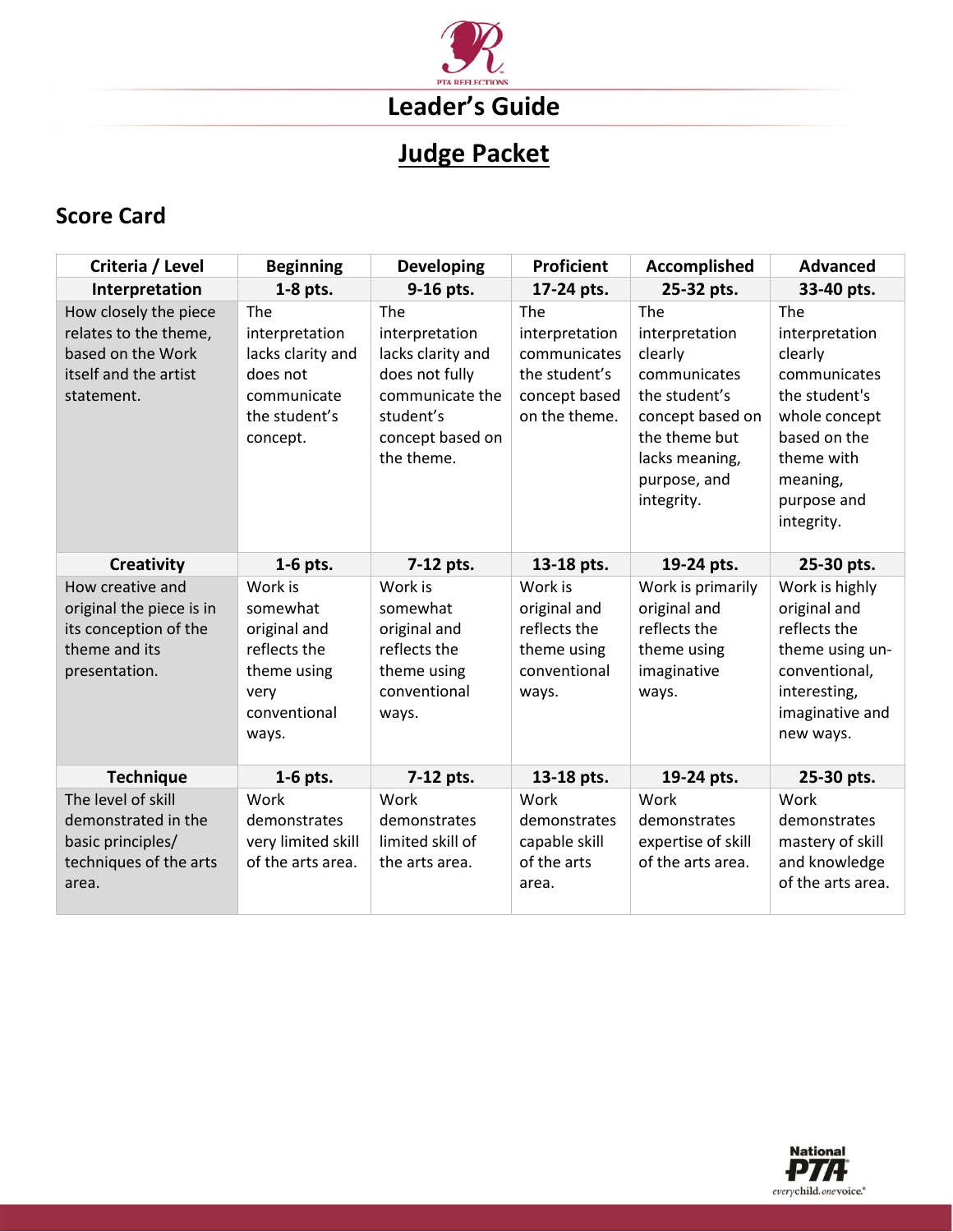

### **Judge Packet**

### **Score Card**

|                         | Interpretation     | Creativity         | Technique          | Total |       |
|-------------------------|--------------------|--------------------|--------------------|-------|-------|
| Entry                   | $(40 \text{ pts})$ | $(30 \text{ pts})$ | $(30 \text{ pts})$ | Score | Notes |
| $\mathbf 1$             |                    |                    |                    |       |       |
| $\overline{2}$          |                    |                    |                    |       |       |
| $\overline{\mathbf{3}}$ |                    |                    |                    |       |       |
| $\overline{\mathbf{4}}$ |                    |                    |                    |       |       |
| 5                       |                    |                    |                    |       |       |
| $\boldsymbol{6}$        |                    |                    |                    |       |       |
| $\overline{7}$          |                    |                    |                    |       |       |
| $\bf 8$                 |                    |                    |                    |       |       |
| $\boldsymbol{9}$        |                    |                    |                    |       |       |
| $10\,$                  |                    |                    |                    |       |       |
| $11\,$                  |                    |                    |                    |       |       |
| $12\,$                  |                    |                    |                    |       |       |
| 13                      |                    |                    |                    |       |       |
| $14\,$                  |                    |                    |                    |       |       |
| $15\,$                  |                    |                    |                    |       |       |
| ${\bf 16}$              |                    |                    |                    |       |       |
| $17\,$                  |                    |                    |                    |       |       |
| $18\,$                  |                    |                    |                    |       |       |
| $19\,$                  |                    |                    |                    |       |       |
| $20\,$                  |                    |                    |                    |       |       |
| $21\,$                  |                    |                    |                    |       |       |
| $22\,$                  |                    |                    |                    |       |       |
| 23                      |                    |                    |                    |       |       |
| $24\,$                  |                    |                    |                    |       |       |
| 25                      |                    |                    |                    |       |       |

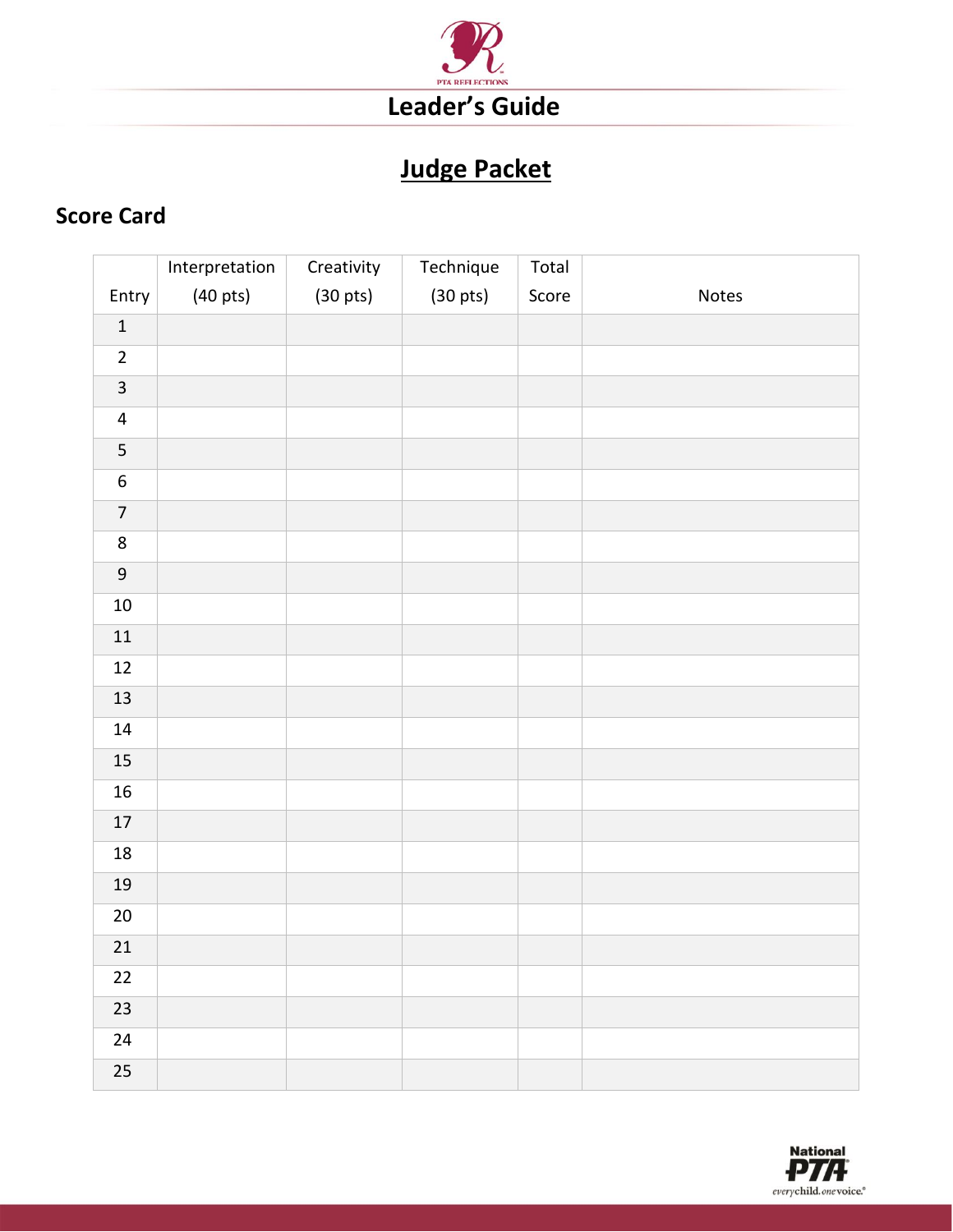

### **Leader's Guide**

### **Program Evaluation**

As a part of your program wrap-up, be sure to include program evaluation. Begin with a survey to your school community (e.g., parents, students, teachers) about their experience with the Reflections program. Using the survey responses you gathered and the following to start a conversation with your Reflections Committee and/or school leaders.

#### **School Community Survey:**

- 1. First and Last Name
- 2. Please check which best describes you:
	- a. Student
	- b. Parent/Guardian
	- c. Teacher
	- d. Other:
- 3. How did you hear about the Reflections program?
	- a. Note/information from teacher
	- b. PTA newsletters
	- c. School social media
	- d. PTA social media
	- e. Posters
	- f. Other:
- 4. Overall, how satisfied are you with our PTA/school's Reflections program?
- 5. Overall, do you feel like you understood how to participate and/or be involved in the Reflections program?
- 6. Do you have any suggestions/comments that will help us make our PTA/school's Reflections program better?

#### **General Feedback Discussion Questions:**

- 1. What worked?
- 2. What didn't?
- 3. Would you revise program promotion in the future? If yes, why?
- 4. Would you revise your program timeline? If yes, why?
- 5. Would you revise judge training and/or the review process? If yes, why?

#### **Feedback Discussion Topics:**

- 1. How can we better track and archive important information (contact lists/tips/student participation, etc) from year to year?
- 2. What community partners (e.g., Donors/Judges/student council/news stations, etc.) did we work with this year? What other partners can we consider next year?

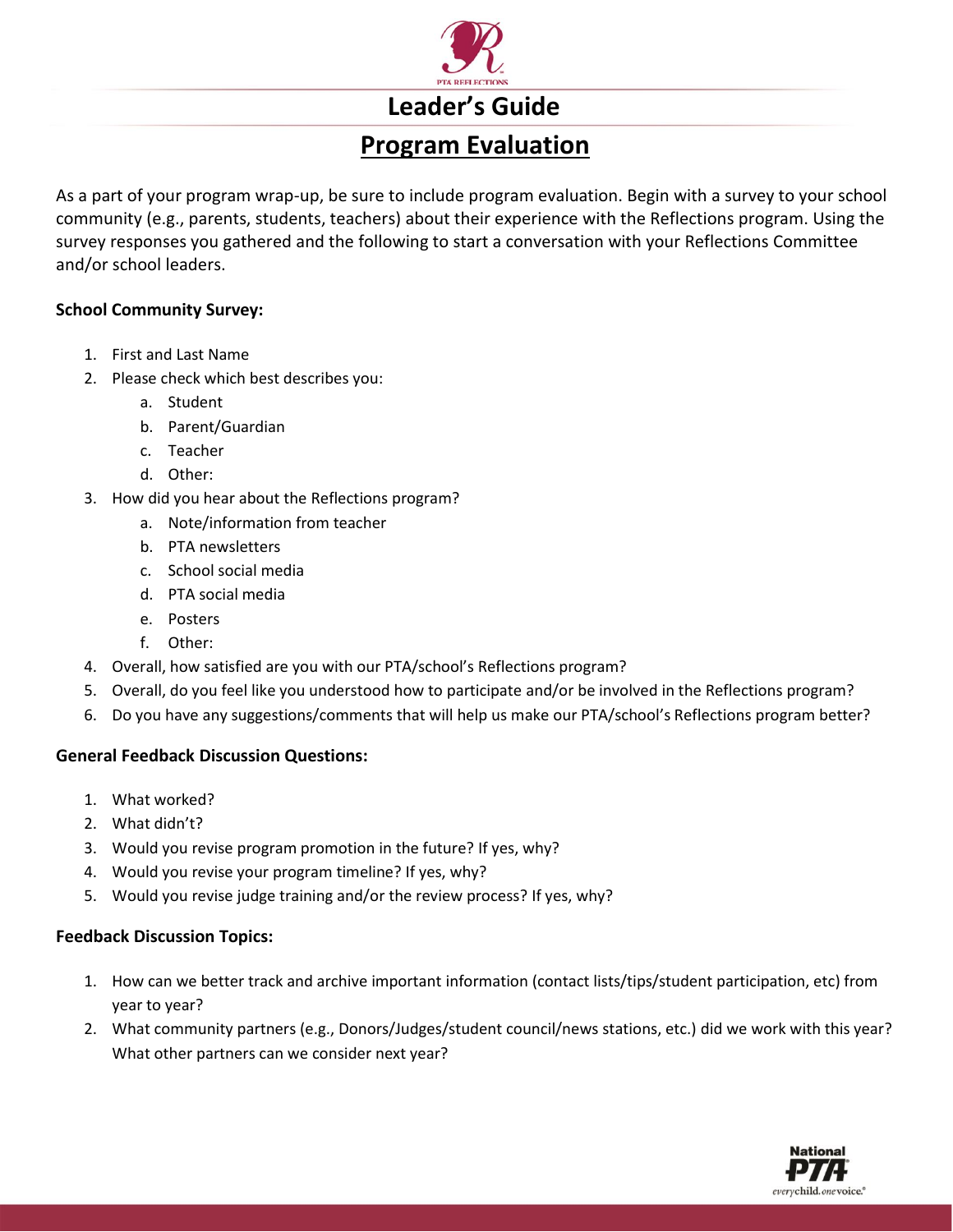

### **Events Planning Guide**

### **What is a PTA Reflections Celebration?**

The PTA Reflections Celebration is a powerful tool for encouraging studentsto explore and be involved in the arts. Together, school leaders and families **offer positive reinforcement for participation in the National PTA Reflections program.**

Parents and community leaders are welcomed into the school to discover the rich culture and artistic skills presented by student artists. An art exhibit with live student performances and an awards ceremony will showcase the importance of arts education in your school.

During the PTA Reflections Celebration, families will:

- Recognize their child's participation and achievement in the arts.
- Discover new opportunities to stay involved in their child's learning through the arts.
- Understand how arts programs provide necessary educational benefits and share their positive experiences with school and community leaders.

### **Why Is Student Recognition Important?**

Celebrating student learning provides an opportunity for schools and families to connect with each other and to their community.

When PTAs and schools celebrate the arts together, all families feel welcomed into the school and are encouraged to take an active role in their child's learning. Research shows positive recognition and engaged families attribute to higher rates of student success.

Celebration events also serve as a platform for communicating the importance of arts education in your school. Ensure school leaders, policy makers and community leaders recognize the value of learning through the arts.

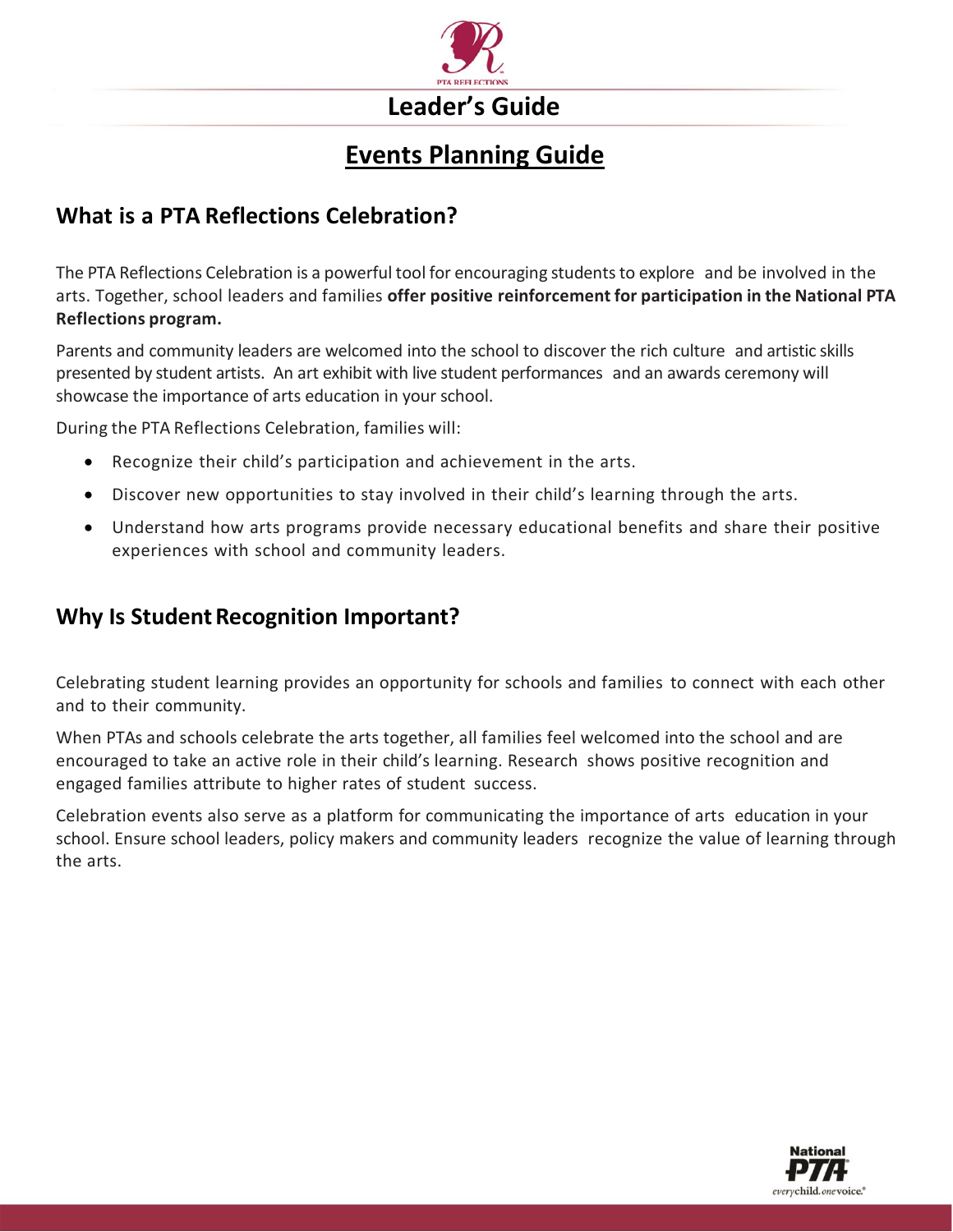

### **Events Planning Guide**

### **Steps for Planning Your PTA Reflections Celebration**

- **1. Build your team** to discuss the objectives for this event, as well as plan event logistics (e.g., space, time, date, promotion).
- **2. Decorate the school with student artwork.** Prior to the event, recruit parent and student volunteers to assist teachers with displays of student art in the classrooms and hallways. Place your Reflections exhibit in a prominent location in the school such as the lobby, cafeteria, library or hallway.
- **3. Plan your awards ceremony.** Secure a location in the school that is large enough for all attendees, as well as performances (e.g., gym, auditorium, multi-purpose room, library or cafeteria). Then identify student artists to exhibit their art or perform during the awards ceremony. Consider including welcoming or closing remarks from your PTA President, PTA Reflections Chair and/or school principal. You could also invite special guests to deliver remarks. Create a program listing the names of student performers and featured presenters. Also include names of students whose artwork is exhibited.
- **4. Gather event supplies** for your awards ceremony and art exhibit. Consider certificates, medallions and prizes to present during your awards ceremony. Visit ShopPTA.com and click on "Reflections" to see options. Other supplies may be small gifts to recognize guest speakers, as well as table cloths, signage for reserved seats, decorations, audio visual needs and a microphone. Art exhibit materials may include name cards, a welcome sign and refreshments.
- **5. Promote your event.** All families are welcome to celebrate the arts together. Send personalized invitations to school leaders, community arts advocates and policymakers. Use all of your PTA and school communications tools. Feature your award-winning entries in these communications. Invite local media to attend and generate visibility for your school and PTA
- **6. Host your PTA Reflections Celebration.** Revise the schedule below to best fit your school community. This is one example for a 2-hour event with 30 minutes of celebration in the beginning as families congregate, 60 minutes of awards ceremony featuring student performances and guest speakers, and 30 minutes of celebration at the end.